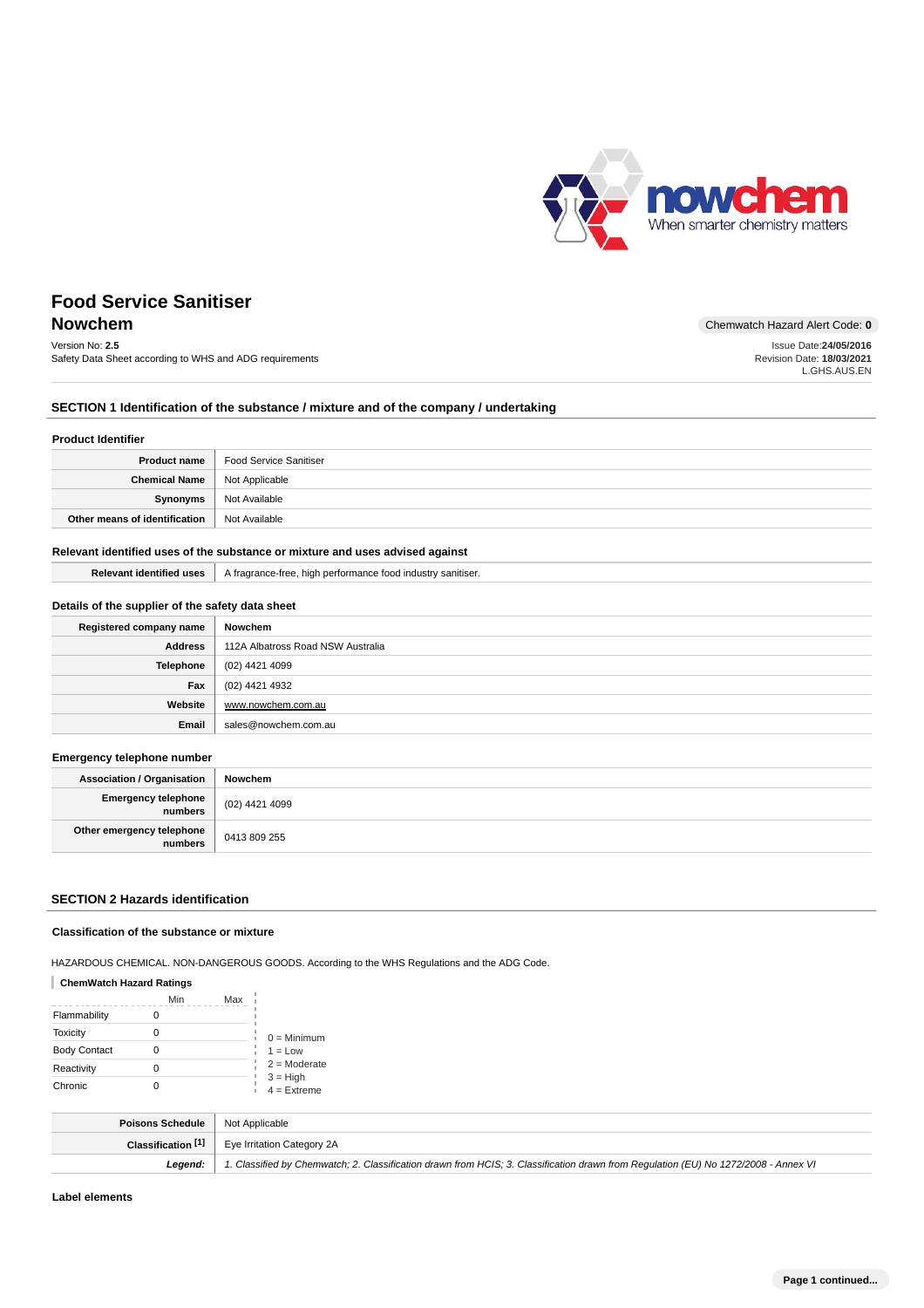| Hazard pictogram(s)                                                |                                                                                                                        |                                                                                                                                                                                                                                                                                                                                          |
|--------------------------------------------------------------------|------------------------------------------------------------------------------------------------------------------------|------------------------------------------------------------------------------------------------------------------------------------------------------------------------------------------------------------------------------------------------------------------------------------------------------------------------------------------|
| Signal word                                                        | <b>Warning</b>                                                                                                         |                                                                                                                                                                                                                                                                                                                                          |
| Hazard statement(s)                                                |                                                                                                                        |                                                                                                                                                                                                                                                                                                                                          |
| H319                                                               | Causes serious eye irritation.                                                                                         |                                                                                                                                                                                                                                                                                                                                          |
|                                                                    |                                                                                                                        |                                                                                                                                                                                                                                                                                                                                          |
| <b>Precautionary statement(s) General</b><br>P101                  |                                                                                                                        |                                                                                                                                                                                                                                                                                                                                          |
| P102                                                               | If medical advice is needed, have product container or label at hand.                                                  |                                                                                                                                                                                                                                                                                                                                          |
| P103                                                               | Keep out of reach of children.<br>Read carefully and follow all instructions.                                          |                                                                                                                                                                                                                                                                                                                                          |
|                                                                    |                                                                                                                        |                                                                                                                                                                                                                                                                                                                                          |
| <b>Precautionary statement(s) Prevention</b>                       |                                                                                                                        |                                                                                                                                                                                                                                                                                                                                          |
| P280                                                               |                                                                                                                        | Wear protective gloves/protective clothing/eye protection/face protection/hearing protection/                                                                                                                                                                                                                                            |
| <b>Precautionary statement(s) Response</b>                         |                                                                                                                        |                                                                                                                                                                                                                                                                                                                                          |
| P305+P351+P338                                                     |                                                                                                                        | IF IN EYES: Rinse cautiously with water for several minutes. Remove contact lenses, if present and easy to do. Continue rinsing.                                                                                                                                                                                                         |
| P337+P313                                                          | If eye irritation persists: Get medical advice/attention.                                                              |                                                                                                                                                                                                                                                                                                                                          |
| <b>SECTION 3 Composition / information on ingredients</b>          |                                                                                                                        |                                                                                                                                                                                                                                                                                                                                          |
| <b>Substances</b><br>See section below for composition of Mixtures |                                                                                                                        |                                                                                                                                                                                                                                                                                                                                          |
| <b>Mixtures</b>                                                    |                                                                                                                        |                                                                                                                                                                                                                                                                                                                                          |
| <b>CAS No</b>                                                      | %[weight]                                                                                                              | Name                                                                                                                                                                                                                                                                                                                                     |
| 7173-51-5                                                          | $<$ 1                                                                                                                  | didecyldimethylammonium chloride                                                                                                                                                                                                                                                                                                         |
| 9016-45-9                                                          | $<$ 1                                                                                                                  | nonviphenol ethoxylates                                                                                                                                                                                                                                                                                                                  |
| 64-02-8                                                            | $<$ 1                                                                                                                  | <b>EDTA</b> tetrasodium salt                                                                                                                                                                                                                                                                                                             |
| 67-63-0                                                            | $<$ 1                                                                                                                  | isopropanol                                                                                                                                                                                                                                                                                                                              |
| <b>SECTION 4 First aid measures</b>                                |                                                                                                                        |                                                                                                                                                                                                                                                                                                                                          |
| Description of first aid measures                                  |                                                                                                                        |                                                                                                                                                                                                                                                                                                                                          |
| <b>Eye Contact</b>                                                 | If this product comes in contact with the eyes:<br>* Wash out immediately with fresh running water.<br>and lower lids. | Ensure complete irrigation of the eye by keeping eyelids apart and away from eye and moving the eyelids by occasionally lifting the upper<br>Seek medical attention without delay; if pain persists or recurs seek medical attention.<br>▶ Removal of contact lenses after an eye injury should only be undertaken by skilled personnel. |
| <b>Skin Contact</b>                                                | If skin contact occurs:<br>Immediately remove all contaminated clothing, including footwear.                           |                                                                                                                                                                                                                                                                                                                                          |

| <b>Skin Contact</b> | Immediately remove all contaminated clothing, including footwear.<br>Flush skin and hair with running water (and soap if available).<br>Seek medical attention in event of irritation. |
|---------------------|----------------------------------------------------------------------------------------------------------------------------------------------------------------------------------------|
| Inhalation          | If fumes, aerosols or combustion products are inhaled remove from contaminated area.<br>• Other measures are usually unnecessary.                                                      |
| Ingestion           | Immediately give a glass of water.<br>First aid is not generally required. If in doubt, contact a Poisons Information Centre or a doctor.                                              |

**Indication of any immediate medical attention and special treatment needed**

Treat symptomatically.

# **SECTION 5 Firefighting measures**

# **Extinguishing media**

- There is no restriction on the type of extinguisher which may be used.
- Use extinguishing media suitable for surrounding area.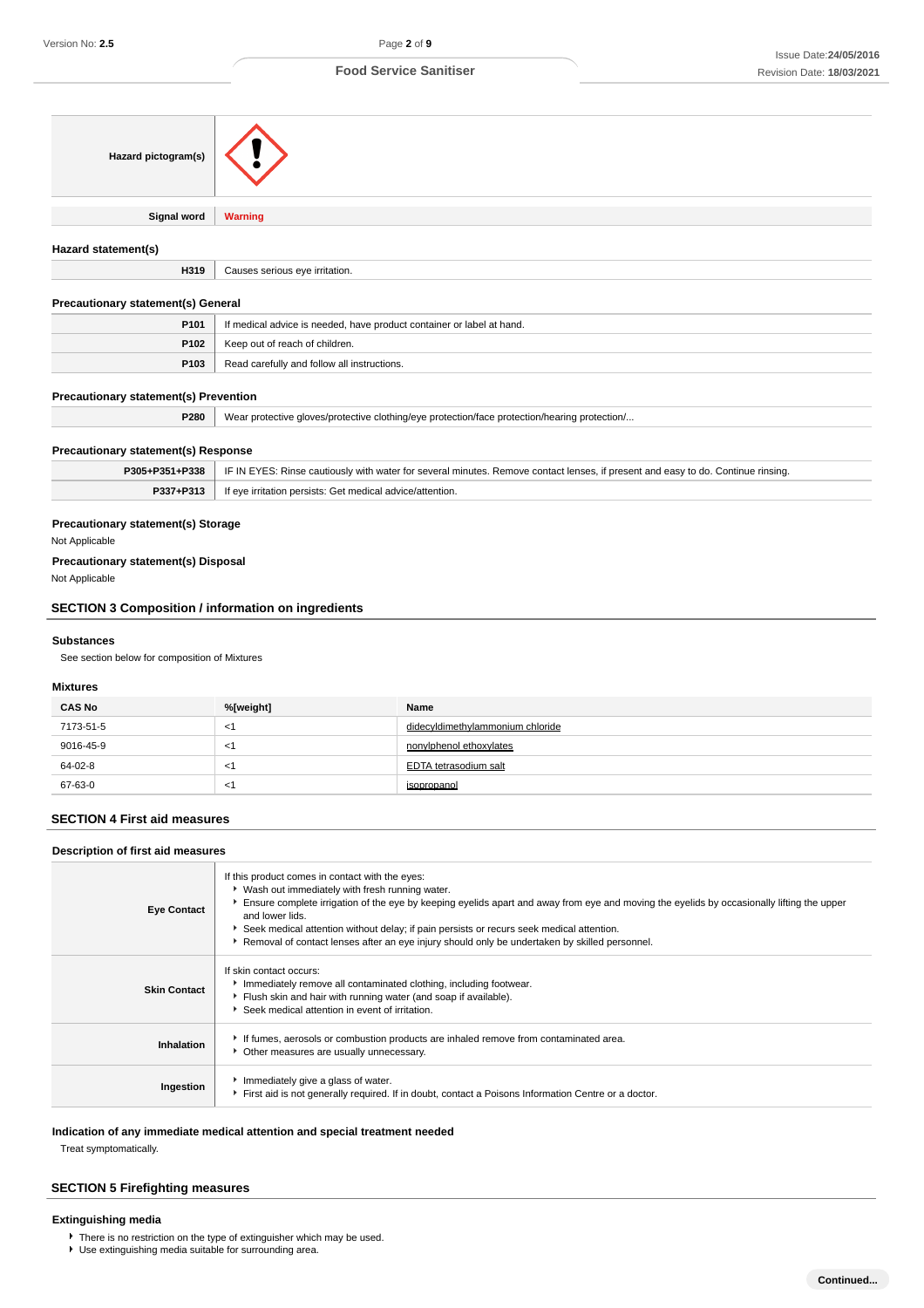# **Special hazards arising from the substrate or mixture**

| =n | Nı |
|----|----|
|    |    |

# **Advice for firefighters**

| <b>Fire Fighting</b>         | Alert Fire Brigade and tell them location and nature of hazard.<br>► Wear breathing apparatus plus protective gloves in the event of a fire.<br>Prevent, by any means available, spillage from entering drains or water courses.<br>Use fire fighting procedures suitable for surrounding area.<br>DO NOT approach containers suspected to be hot.<br>• Cool fire exposed containers with water spray from a protected location.<br>If safe to do so, remove containers from path of fire.<br>Equipment should be thoroughly decontaminated after use. |
|------------------------------|--------------------------------------------------------------------------------------------------------------------------------------------------------------------------------------------------------------------------------------------------------------------------------------------------------------------------------------------------------------------------------------------------------------------------------------------------------------------------------------------------------------------------------------------------------|
| <b>Fire/Explosion Hazard</b> | • Non combustible.<br>Not considered a significant fire risk, however containers may burn.<br>May emit corrosive fumes.                                                                                                                                                                                                                                                                                                                                                                                                                                |
| <b>HAZCHEM</b>               | Not Applicable                                                                                                                                                                                                                                                                                                                                                                                                                                                                                                                                         |

## **SECTION 6 Accidental release measures**

#### **Personal precautions, protective equipment and emergency procedures**

See section 8

#### **Environmental precautions**

See section 12

#### **Methods and material for containment and cleaning up**

| <b>Minor Spills</b> | Clean up all spills immediately.<br>Avoid breathing vapours and contact with skin and eyes.<br>Control personal contact with the substance, by using protective equipment.<br>Contain and absorb spill with sand, earth, inert material or vermiculite.<br>$\triangleright$ Wipe up.<br>Place in a suitable, labelled container for waste disposal.                                                                                                                                                                                                                                                                                                                                                                                                                                                                                      |
|---------------------|------------------------------------------------------------------------------------------------------------------------------------------------------------------------------------------------------------------------------------------------------------------------------------------------------------------------------------------------------------------------------------------------------------------------------------------------------------------------------------------------------------------------------------------------------------------------------------------------------------------------------------------------------------------------------------------------------------------------------------------------------------------------------------------------------------------------------------------|
| <b>Major Spills</b> | Moderate hazard.<br>Clear area of personnel and move upwind.<br>Alert Fire Brigade and tell them location and nature of hazard.<br>▶ Wear breathing apparatus plus protective gloves.<br>▶ Prevent, by any means available, spillage from entering drains or water course.<br>Stop leak if safe to do so.<br>Contain spill with sand, earth or vermiculite.<br>• Collect recoverable product into labelled containers for recycling.<br>Neutralise/decontaminate residue (see Section 13 for specific agent).<br>Collect solid residues and seal in labelled drums for disposal.<br>▶ Wash area and prevent runoff into drains.<br>After clean up operations, decontaminate and launder all protective clothing and equipment before storing and re-using.<br>If contamination of drains or waterways occurs, advise emergency services. |

Personal Protective Equipment advice is contained in Section 8 of the SDS.

# **SECTION 7 Handling and storage**

| Precautions for safe handling |                                                                                                                                                                                                                                                                                                                                                                                                                                                                                                                                       |
|-------------------------------|---------------------------------------------------------------------------------------------------------------------------------------------------------------------------------------------------------------------------------------------------------------------------------------------------------------------------------------------------------------------------------------------------------------------------------------------------------------------------------------------------------------------------------------|
| Safe handling                 | Avoid all personal contact, including inhalation.<br>Avoid contact with incompatible materials.<br>V When handling, DO NOT eat, drink or smoke.<br>Keep containers securely sealed when not in use.<br>Avoid physical damage to containers.<br>Always wash hands with soap and water after handling.<br>► Work clothes should be laundered separately. Launder contaminated clothing before re-use.<br>Use good occupational work practice.<br>Observe manufacturer's storage and handling recommendations contained within this SDS. |
| Other information             |                                                                                                                                                                                                                                                                                                                                                                                                                                                                                                                                       |

# **Conditions for safe storage, including any incompatibilities**

| Suitable container      | * Packing as recommended by manufacturer (HDPE).<br>▶ Check all containers are clearly labelled and free from leaks. |
|-------------------------|----------------------------------------------------------------------------------------------------------------------|
| Storage incompatibility | None known                                                                                                           |

# **SECTION 8 Exposure controls / personal protection**

#### **Control parameters**

**Occupational Exposure Limits (OEL)**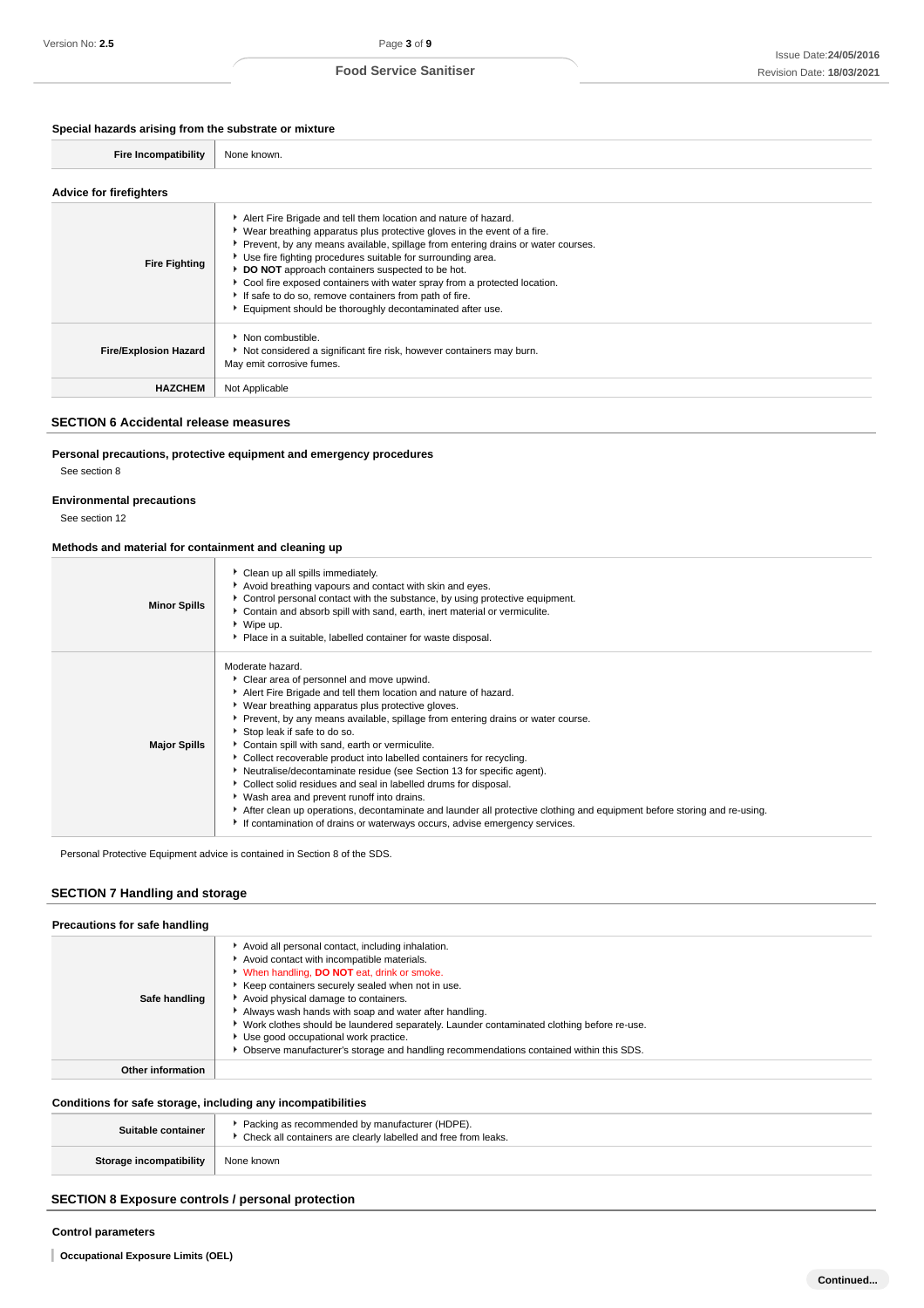# **INGREDIENT DATA**

| Source                               | Ingredient           | <b>Material name</b><br><b>TWA</b>       |                  | <b>STEL</b>                                                                                                                                                                                                                                                                                                                                                              |                                         | Peak              | <b>Notes</b>  |               |
|--------------------------------------|----------------------|------------------------------------------|------------------|--------------------------------------------------------------------------------------------------------------------------------------------------------------------------------------------------------------------------------------------------------------------------------------------------------------------------------------------------------------------------|-----------------------------------------|-------------------|---------------|---------------|
| Australia Exposure Standards         | isopropanol          | Isopropyl alcohol                        |                  | 400 ppm / 983 mg/m3                                                                                                                                                                                                                                                                                                                                                      | 1230 mg/m3 / 500 ppm                    |                   | Not Available | Not Available |
| <b>Emergency Limits</b>              |                      |                                          |                  |                                                                                                                                                                                                                                                                                                                                                                          |                                         |                   |               |               |
| Ingredient                           | TEEL-1               |                                          |                  | TEEL-2                                                                                                                                                                                                                                                                                                                                                                   |                                         | TEEL-3            |               |               |
| didecyldimethylammonium<br>chloride  | $0.82$ mg/m $3$      |                                          | $9 \text{ mg/m}$ |                                                                                                                                                                                                                                                                                                                                                                          |                                         | $17 \text{ mg/m}$ |               |               |
| nonylphenol ethoxylates              | 43 mg/m3             |                                          | 470 mg/m3        |                                                                                                                                                                                                                                                                                                                                                                          | 5,400 mg/m3                             |                   |               |               |
| EDTA tetrasodium salt                | 82 mg/m3             |                                          | 900 mg/m3        |                                                                                                                                                                                                                                                                                                                                                                          | 5,500 mg/m3                             |                   |               |               |
| EDTA tetrasodium salt                | 75 mg/m3             |                                          |                  | 830 mg/m3                                                                                                                                                                                                                                                                                                                                                                |                                         | 5,000 mg/m3       |               |               |
| isopropanol                          | 400 ppm              |                                          |                  | 2000* ppm                                                                                                                                                                                                                                                                                                                                                                |                                         | 12000** ppm       |               |               |
| Ingredient                           | <b>Original IDLH</b> |                                          |                  |                                                                                                                                                                                                                                                                                                                                                                          | <b>Revised IDLH</b>                     |                   |               |               |
| didecyldimethylammonium<br>chloride  | Not Available        |                                          |                  | Not Available                                                                                                                                                                                                                                                                                                                                                            |                                         |                   |               |               |
| nonylphenol ethoxylates              | Not Available        |                                          |                  | Not Available                                                                                                                                                                                                                                                                                                                                                            |                                         |                   |               |               |
| EDTA tetrasodium salt                | Not Available        |                                          |                  | Not Available                                                                                                                                                                                                                                                                                                                                                            |                                         |                   |               |               |
| isopropanol                          | 2,000 ppm            |                                          |                  | Not Available                                                                                                                                                                                                                                                                                                                                                            |                                         |                   |               |               |
| <b>Occupational Exposure Banding</b> |                      |                                          |                  |                                                                                                                                                                                                                                                                                                                                                                          |                                         |                   |               |               |
| Ingredient                           |                      | <b>Occupational Exposure Band Rating</b> |                  |                                                                                                                                                                                                                                                                                                                                                                          | <b>Occupational Exposure Band Limit</b> |                   |               |               |
| didecyldimethylammonium<br>chloride  | E                    |                                          |                  |                                                                                                                                                                                                                                                                                                                                                                          | $\leq 0.01$ mg/m <sup>3</sup>           |                   |               |               |
| nonylphenol ethoxylates              | Е                    |                                          |                  |                                                                                                                                                                                                                                                                                                                                                                          | $\leq 0.1$ ppm                          |                   |               |               |
| EDTA tetrasodium salt                | Е                    |                                          |                  | $\leq$ 0.01 mg/m <sup>3</sup>                                                                                                                                                                                                                                                                                                                                            |                                         |                   |               |               |
| Notes:                               |                      |                                          |                  | Occupational exposure banding is a process of assigning chemicals into specific categories or bands based on a chemical's potency and the<br>adverse health outcomes associated with exposure. The output of this process is an occupational exposure band (OEB), which corresponds to a<br>range of exposure concentrations that are expected to protect worker health. |                                         |                   |               |               |

# **MATERIAL DATA**

Odour Threshold Value: 3.3 ppm (detection), 7.6 ppm (recognition)

Exposure at or below the recommended isopropanol TLV-TWA and STEL is thought to minimise the potential for inducing narcotic effects or significant irritation of the eyes or upper respiratory tract. It is believed, in the absence of hard evidence, that this limit also provides protection against the development of chronic health effects. The limit is intermediate to that set for ethanol, which is less toxic, and n-propyl alcohol, which is more toxic, than isopropanol

#### **Exposure controls**

| be highly effective in protecting workers and will typically be independent of worker interactions to provide this high level of protection.<br>The basic types of engineering controls are:<br>Process controls which involve changing the way a job activity or process is done to reduce the risk.<br>Enclosure and/or isolation of emission source which keeps a selected hazard 'physically' away from the worker and ventilation that strategically<br>Appropriate engineering<br>'adds' and 'removes' air in the work environment. Ventilation can remove or dilute an air contaminant if designed properly. The design of a<br>controls<br>ventilation system must match the particular process and chemical or contaminant in use.<br>Employers may need to use multiple types of controls to prevent employee overexposure.<br>General exhaust is adequate under normal operating conditions. If risk of overexposure exists, wear SAA approved respirator. Correct fit is<br>essential to obtain adequate protection. Provide adequate ventilation in warehouse or closed storage areas. . |  |
|-------------------------------------------------------------------------------------------------------------------------------------------------------------------------------------------------------------------------------------------------------------------------------------------------------------------------------------------------------------------------------------------------------------------------------------------------------------------------------------------------------------------------------------------------------------------------------------------------------------------------------------------------------------------------------------------------------------------------------------------------------------------------------------------------------------------------------------------------------------------------------------------------------------------------------------------------------------------------------------------------------------------------------------------------------------------------------------------------------|--|
| <b>Personal protection</b>                                                                                                                                                                                                                                                                                                                                                                                                                                                                                                                                                                                                                                                                                                                                                                                                                                                                                                                                                                                                                                                                            |  |
| Safety glasses with side shields.<br>Contact lenses may pose a special hazard; soft contact lenses may absorb and concentrate irritants. A written policy document, describing<br>the wearing of lenses or restrictions on use, should be created for each workplace or task. This should include a review of lens absorption<br>and adsorption for the class of chemicals in use and an account of injury experience. Medical and first-aid personnel should be trained in<br>Eye and face protection<br>their removal and suitable equipment should be readily available. In the event of chemical exposure, begin eye irrigation immediately and<br>remove contact lens as soon as practicable. Lens should be removed at the first signs of eye redness or irritation - lens should be removed in<br>a clean environment only after workers have washed hands thoroughly. [CDC NIOSH Current Intelligence Bulletin 59], [AS/NZS 1336 or<br>national equivalent]                                                                                                                                   |  |
| <b>Skin protection</b><br>See Hand protection below                                                                                                                                                                                                                                                                                                                                                                                                                                                                                                                                                                                                                                                                                                                                                                                                                                                                                                                                                                                                                                                   |  |
| ▶ Wear chemical protective gloves, e.g. PVC.<br>NOTE:<br>The material may produce skin sensitisation in predisposed individuals. Care must be taken, when removing gloves and other protective<br>equipment, to avoid all possible skin contact.<br>The selection of suitable gloves does not only depend on the material, but also on further marks of quality which vary from manufacturer to<br>manufacturer. Where the chemical is a preparation of several substances, the resistance of the glove material can not be calculated in advance<br>and has therefore to be checked prior to the application.<br>Hands/feet protection<br>The exact break through time for substances has to be obtained from the manufacturer of the protective gloves and has to be observed when<br>making a final choice.<br>Suitability and durability of glove type is dependent on usage. Important factors in the selection of gloves include:<br>F frequency and duration of contact,<br>• chemical resistance of glove material,<br><sup>•</sup> glove thickness and                                       |  |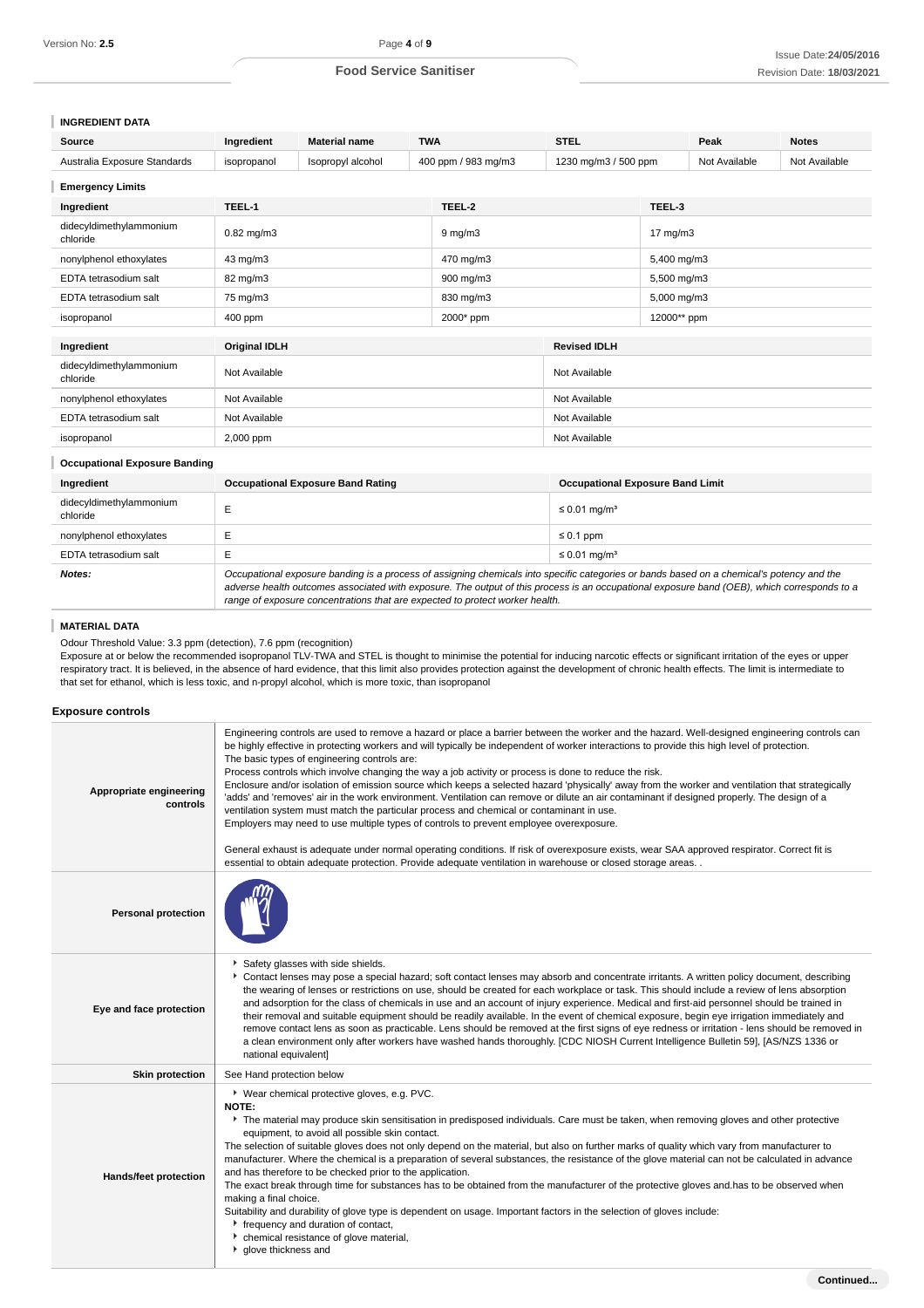|                        | $\cdot$ dexterity<br>Select gloves tested to a relevant standard (e.g. Europe EN 374, US F739, AS/NZS 2161.1 or national equivalent).<br>• When prolonged or frequently repeated contact may occur, a glove with a protection class of 5 or higher (breakthrough time greater than 240<br>minutes according to EN 374, AS/NZS 2161.10.1 or national equivalent) is recommended.<br>▶ When only brief contact is expected, a glove with a protection class of 3 or higher (breakthrough time greater than 60 minutes according to<br>EN 374, AS/NZS 2161.10.1 or national equivalent) is recommended.<br>▶ Some glove polymer types are less affected by movement and this should be taken into account when considering gloves for long-term use.<br>Contaminated gloves should be replaced.<br>Gloves must only be worn on clean hands. After using gloves, hands should be washed and dried thoroughly. Application of a non-perfumed<br>moisturiser is recommended. |
|------------------------|------------------------------------------------------------------------------------------------------------------------------------------------------------------------------------------------------------------------------------------------------------------------------------------------------------------------------------------------------------------------------------------------------------------------------------------------------------------------------------------------------------------------------------------------------------------------------------------------------------------------------------------------------------------------------------------------------------------------------------------------------------------------------------------------------------------------------------------------------------------------------------------------------------------------------------------------------------------------|
| <b>Body protection</b> | See Other protection below                                                                                                                                                                                                                                                                                                                                                                                                                                                                                                                                                                                                                                                                                                                                                                                                                                                                                                                                             |
| Other protection       | Barrier cream.<br>Skin cleansing cream.<br>▶ Eye wash unit.                                                                                                                                                                                                                                                                                                                                                                                                                                                                                                                                                                                                                                                                                                                                                                                                                                                                                                            |

# **SECTION 9 Physical and chemical properties**

# **Information on basic physical and chemical properties**

| Appearance                                               | Clear Blue Liquid |                                                   |               |
|----------------------------------------------------------|-------------------|---------------------------------------------------|---------------|
|                                                          |                   |                                                   |               |
| <b>Physical state</b>                                    | Liquid            | Relative density (Water = 1)                      | $0.99 - 1.01$ |
| Odour                                                    | Not Available     | <b>Partition coefficient n-octanol</b><br>/ water | Not Available |
| <b>Odour threshold</b>                                   | Not Available     | Auto-ignition temperature (°C)                    | Not Available |
| pH (as supplied)                                         | $6 - 8$           | <b>Decomposition temperature</b>                  | Not Available |
| Melting point / freezing point<br>(°C)                   | Not Available     | Viscosity (cSt)                                   | Not Available |
| Initial boiling point and boiling<br>range $(^{\circ}C)$ | 100               | Molecular weight (g/mol)                          | Not Available |
| Flash point (°C)                                         | Not Available     | <b>Taste</b>                                      | Not Available |
| <b>Evaporation rate</b>                                  | Not Available     | <b>Explosive properties</b>                       | Not Available |
| <b>Flammability</b>                                      | Non Flammable     | <b>Oxidising properties</b>                       | Not Available |
| Upper Explosive Limit (%)                                | Not Available     | Surface Tension (dyn/cm or<br>$mN/m$ )            | Not Available |
| Lower Explosive Limit (%)                                | Not Available     | <b>Volatile Component (%vol)</b>                  | Not Available |
| Vapour pressure (kPa)                                    | Not Available     | Gas group                                         | Not Available |
| Solubility in water                                      | Miscible          | pH as a solution (1%)                             | Not Available |
| Vapour density (Air = 1)                                 | Not Available     | VOC g/L                                           | Not Available |

# **SECTION 10 Stability and reactivity**

| Reactivity                            | See section 7                                                                                                                      |
|---------------------------------------|------------------------------------------------------------------------------------------------------------------------------------|
| <b>Chemical stability</b>             | • Unstable in the presence of incompatible materials.<br>Product is considered stable.<br>Hazardous polymerisation will not occur. |
| Possibility of hazardous<br>reactions | See section 7                                                                                                                      |
| <b>Conditions to avoid</b>            | See section 7                                                                                                                      |
| Incompatible materials                | See section 7                                                                                                                      |
| Hazardous decomposition<br>products   | See section 5                                                                                                                      |

# **SECTION 11 Toxicological information**

#### **Information on toxicological effects**

| Inhaled   | The material is not thought to produce adverse health effects or irritation of the respiratory tract (as classified by EC Directives using animal<br>models). Nevertheless, good hygiene practice requires that exposure be kept to a minimum and that suitable control measures be used in an<br>occupational setting.<br>The odour of isopropanol may give some warning of exposure, but odour fatigue may occur. Inhalation of isopropanol may produce irritation of<br>the nose and throat with sneezing, sore throat and runny nose. The effects in animals subject to a single exposure, by inhalation, included<br>inactivity or anaesthesia and histopathological changes in the nasal canal and auditory canal. |
|-----------|--------------------------------------------------------------------------------------------------------------------------------------------------------------------------------------------------------------------------------------------------------------------------------------------------------------------------------------------------------------------------------------------------------------------------------------------------------------------------------------------------------------------------------------------------------------------------------------------------------------------------------------------------------------------------------------------------------------------------|
| Ingestion | The material has NOT been classified by EC Directives or other classification systems as 'harmful by ingestion'. This is because of the lack of<br>corroborating animal or human evidence. The material may still be damaging to the health of the individual, following ingestion, especially where<br>pre-existing organ (e.g liver, kidney) damage is evident. Present definitions of harmful or toxic substances are generally based on doses<br>producing mortality rather than those producing morbidity (disease, ill-health). Gastrointestinal tract discomfort may produce nausea and                                                                                                                           |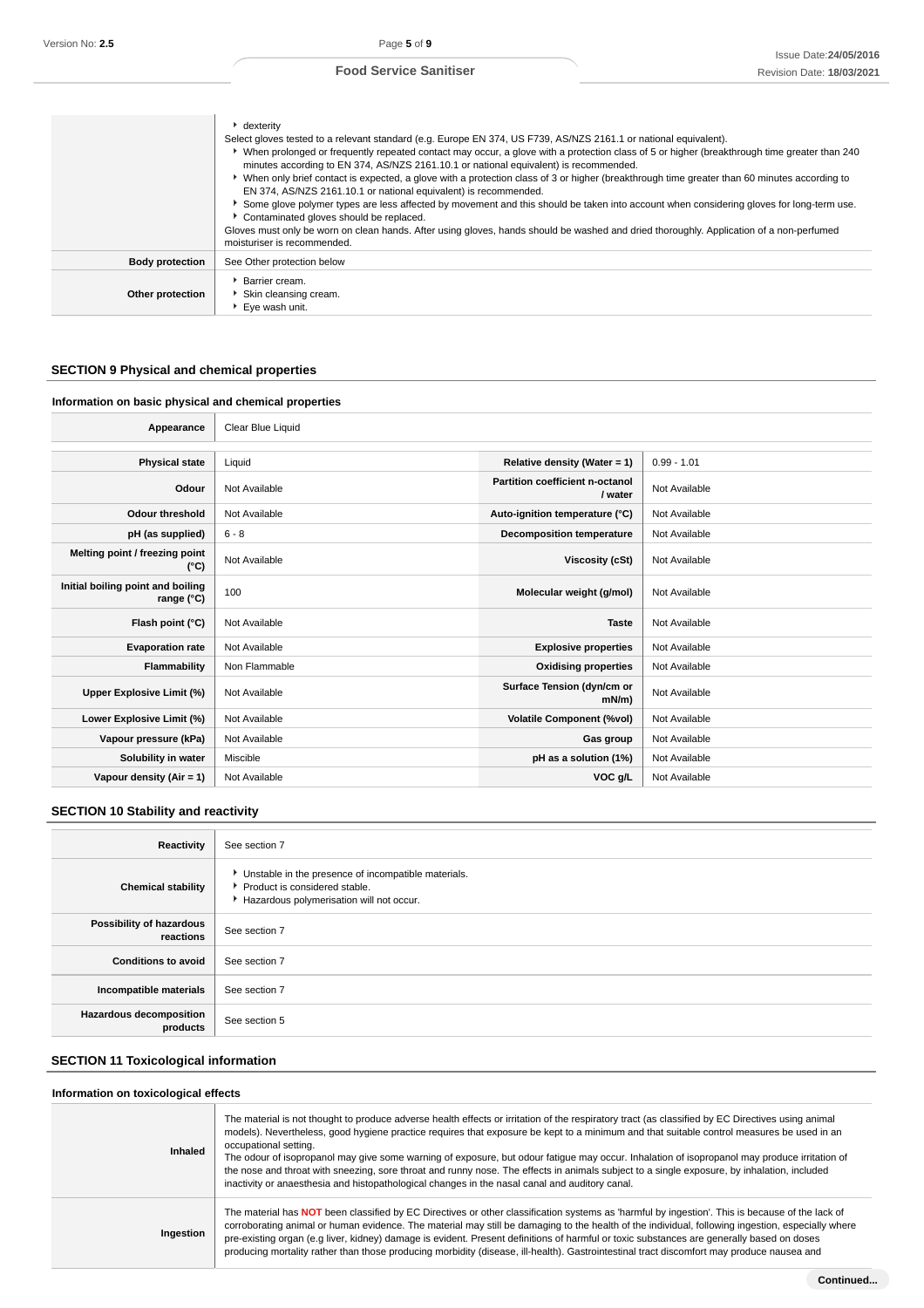# Issue Date:**24/05/2016** Revision Date: **18/03/2021**

|                                     | vomiting. In an occupational setting however, ingestion of insignificant quantities is not thought to be cause for concern.<br>of near-lethal doses of isopropanol produces histopathological changes of the stomach, lungs and kidneys, incoordination, lethargy,<br>gastrointestinal tract irritation, and inactivity or anaesthesia.<br>There is evidence that a slight tolerance to isopropanol may be acquired.                                                             |                   | Following ingestion, a single exposure to isopropyl alcohol produced lethargy and non-specific effects such as weight loss and irritation. Ingestion<br>Swallowing 10 ml. of isopropanol may cause serious injury; 100 ml. may be fatal if not promptly treated. The adult single lethal doses is<br>approximately 250 ml. The toxicity of isopropanol is twice that of ethanol and the symptoms of intoxication appear to be similar except for the<br>absence of an initial euphoric effect; gastritis and vomiting are more prominent. Ingestion may cause nausea, vomiting, and diarrhoea.                                                                                                                                                                                                                                                                                                                                                                                                                                                        |
|-------------------------------------|----------------------------------------------------------------------------------------------------------------------------------------------------------------------------------------------------------------------------------------------------------------------------------------------------------------------------------------------------------------------------------------------------------------------------------------------------------------------------------|-------------------|-------------------------------------------------------------------------------------------------------------------------------------------------------------------------------------------------------------------------------------------------------------------------------------------------------------------------------------------------------------------------------------------------------------------------------------------------------------------------------------------------------------------------------------------------------------------------------------------------------------------------------------------------------------------------------------------------------------------------------------------------------------------------------------------------------------------------------------------------------------------------------------------------------------------------------------------------------------------------------------------------------------------------------------------------------|
| <b>Skin Contact</b>                 | following entry through wounds, lesions or abrasions.                                                                                                                                                                                                                                                                                                                                                                                                                            |                   | Skin contact is not thought to have harmful health effects (as classified under EC Directives); the material may still produce health damage<br>Limited evidence exists, or practical experience predicts, that the material either produces inflammation of the skin in a substantial number of<br>individuals following direct contact, and/or produces significant inflammation when applied to the healthy intact skin of animals, for up to four<br>hours, such inflammation being present twenty-four hours or more after the end of the exposure period. Skin irritation may also be present after<br>prolonged or repeated exposure; this may result in a form of contact dermatitis (nonallergic). The dermatitis is often characterised by skin<br>redness (erythema) and swelling (oedema) which may progress to blistering (vesiculation), scaling and thickening of the epidermis. At the<br>microscopic level there may be intercellular oedema of the spongy layer of the skin (spongiosis) and intracellular oedema of the epidermis. |
| Eye                                 | 511ipa<br>(conjunctivitis); temporary impairment of vision and/or other transient eye damage/ulceration may occur.<br>Eye contact may cause tearing or blurring of vision.                                                                                                                                                                                                                                                                                                       |                   | Evidence exists, or practical experience predicts, that the material may cause eye irritation in a substantial number of individuals and/or may<br>produce significant ocular lesions which are present twenty-four hours or more after instillation into the eye(s) of experimental animals.<br>Repeated or prolonged eye contact may cause inflammation characterised by temporary redness (similar to windburn) of the conjunctiva<br>Isopropanol vapour may cause mild eye irritation at 400 ppm. Splashes may cause severe eye irritation, possible corneal burns and eye damage.                                                                                                                                                                                                                                                                                                                                                                                                                                                                |
| Chronic                             | models); nevertheless exposure by all routes should be minimised as a matter of course.<br>Long term or repeated ingestion exposure of isopropanol may produce incoordination, lethargy and reduced weight gain.<br>mammalian cell cultures or in animals.<br>isopropanol than are persons who do not consume alcohol; alcoholics have survived as much as 500 ml. of 70% isopropanol.<br>formed. Production changes include use of dilute sulfuric acid at higher temperatures. |                   | Long-term exposure to the product is not thought to produce chronic effects adverse to health (as classified by EC Directives using animal<br>Repeated inhalation exposure to isopropanol may produce narcosis, incoordination and liver degeneration. Animal data show developmental<br>effects only at exposure levels that produce toxic effects in the adult animals. Isopropanol does not cause genetic damage in bacterial or<br>There are inconclusive reports of human sensitisation from skin contact with isopropanol. Chronic alcoholics are more tolerant of systemic<br>Continued voluntary drinking of a 2.5% aqueous solution through two successive generations of rats produced no reproductive effects.<br>NOTE: Commercial isopropanol does not contain 'isopropyl oil'. An excess incidence of sinus and laryngeal cancers in isopropanol production<br>workers has been shown to be caused by the byproduct 'isopropyl oil'. Changes in the production processes now ensure that no byproduct is                                 |
| <b>Food Service Sanitiser</b>       | <b>TOXICITY</b><br>Not Available                                                                                                                                                                                                                                                                                                                                                                                                                                                 |                   | <b>IRRITATION</b><br>Not Available                                                                                                                                                                                                                                                                                                                                                                                                                                                                                                                                                                                                                                                                                                                                                                                                                                                                                                                                                                                                                    |
| didecyldimethylammonium<br>chloride | <b>TOXICITY</b><br>dermal (rat) LD50: >1000 mg/kg <sup>[1]</sup><br>Oral(Rat) LD50; 329 mg/kg[1]                                                                                                                                                                                                                                                                                                                                                                                 |                   | <b>IRRITATION</b><br>Skin (rabbit): 500 mg SEVERE                                                                                                                                                                                                                                                                                                                                                                                                                                                                                                                                                                                                                                                                                                                                                                                                                                                                                                                                                                                                     |
| nonylphenol ethoxylates             | <b>TOXICITY</b><br>Dermal (rabbit) LD50: 1.923 mg/kg <sup>[2]</sup><br>Oral(Rat) LD50; 1310 mg/kg <sup>[2]</sup>                                                                                                                                                                                                                                                                                                                                                                 |                   | <b>IRRITATION</b><br>Eye (rabbit): 5 mg SEVERE<br>Skin (human): 15 mg/3D mild                                                                                                                                                                                                                                                                                                                                                                                                                                                                                                                                                                                                                                                                                                                                                                                                                                                                                                                                                                         |
| EDTA tetrasodium salt               | <b>TOXICITY</b><br>Oral(Rat) LD50; >2000 mg/kg <sup>[2]</sup>                                                                                                                                                                                                                                                                                                                                                                                                                    | <b>IRRITATION</b> | Eyes (rabbit): 1.9 mg<br>Eyes (rabbit):100 mg/24h-moderate<br>Skin (rabbit):500 mg/24h-moderate                                                                                                                                                                                                                                                                                                                                                                                                                                                                                                                                                                                                                                                                                                                                                                                                                                                                                                                                                       |
| isopropanol                         | <b>TOXICITY</b><br>Dermal (rabbit) LD50: 21.026 mg/kg <sup>[1]</sup><br>Inhalation(Mouse) LC50; 27.2 mg/l4 <sup>[2]</sup><br>Oral(Rabbit) LD50; 667 mg/kg <sup>[2]</sup>                                                                                                                                                                                                                                                                                                         |                   | <b>IRRITATION</b><br>Eye (rabbit): 10 mg - moderate<br>Eye (rabbit): 100 mg - SEVERE<br>Eye (rabbit): 100mg/24hr-moderate<br>Skin (rabbit): 500 mg - mild                                                                                                                                                                                                                                                                                                                                                                                                                                                                                                                                                                                                                                                                                                                                                                                                                                                                                             |

Legend: | 1. Value obtained from Europe ECHA Registered Substances - Acute toxicity 2.\* Value obtained from manufacturer's SDS. Unless otherwise specified data extracted from RTECS - Register of Toxic Effect of chemical Substances

| <b>Acute Toxicity</b>              | $\overline{\phantom{a}}$ | ogenicity<br>Carcinc | . . |
|------------------------------------|--------------------------|----------------------|-----|
| <b>Skin In</b><br>tation/Corrosion | $\overline{\phantom{a}}$ | uctivity.            | .   |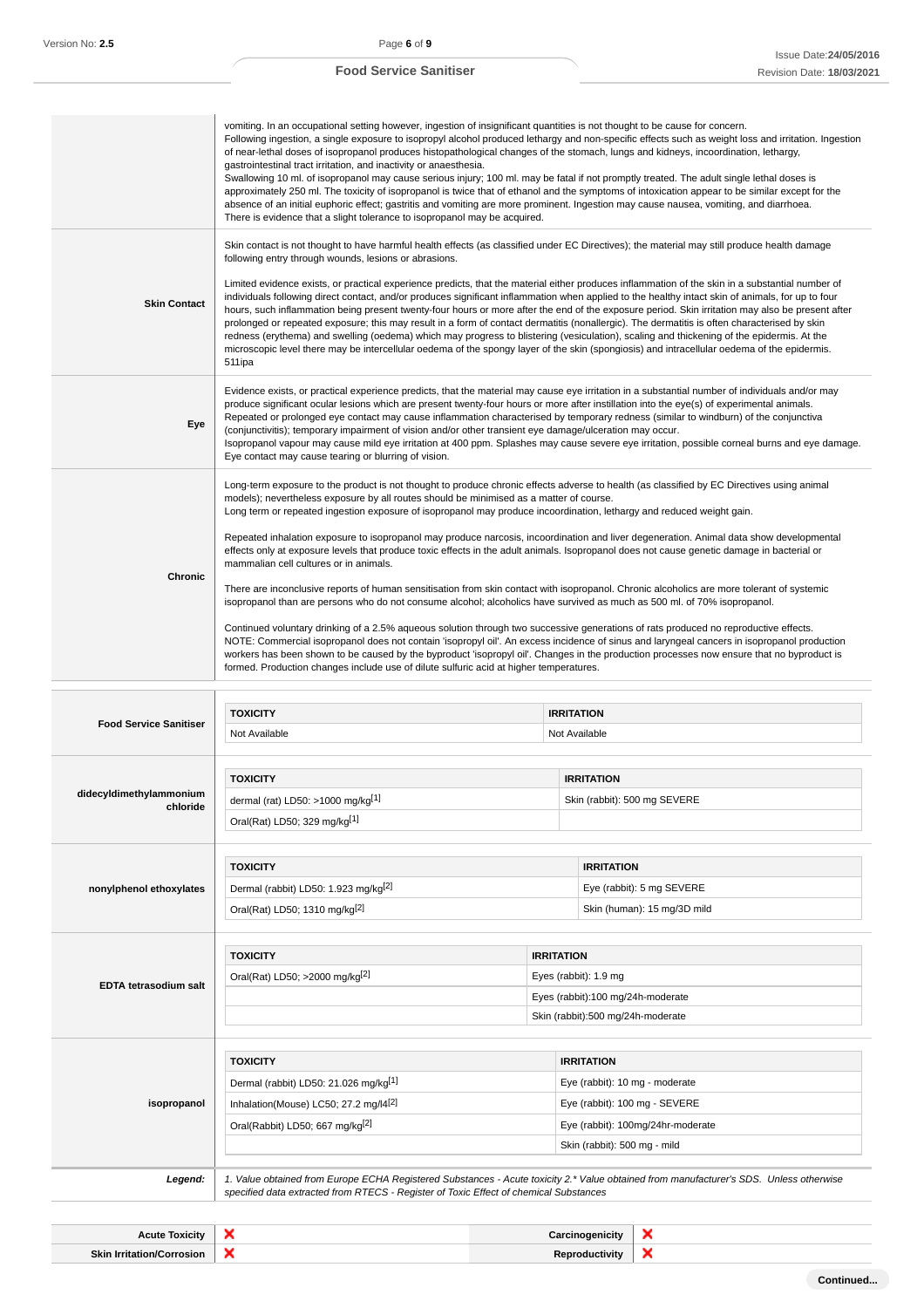

# **SECTION 12 Ecological information**

|                                      | Endpoint                               | <b>Test Duration (hr)</b>                                                                                                                                                                                                                                                                                                                                                                       |                | <b>Species</b>                | Value                   |                | Source        |                         |
|--------------------------------------|----------------------------------------|-------------------------------------------------------------------------------------------------------------------------------------------------------------------------------------------------------------------------------------------------------------------------------------------------------------------------------------------------------------------------------------------------|----------------|-------------------------------|-------------------------|----------------|---------------|-------------------------|
| <b>Food Service Sanitiser</b>        | Not Available                          | Not Available                                                                                                                                                                                                                                                                                                                                                                                   |                | Not Available                 | Not Available           |                | Not Available |                         |
|                                      | Endpoint                               | <b>Test Duration (hr)</b>                                                                                                                                                                                                                                                                                                                                                                       | <b>Species</b> |                               |                         | Value          |               | <b>Source</b>           |
|                                      | EC50(ECx)                              | 96                                                                                                                                                                                                                                                                                                                                                                                              |                |                               |                         | $<$ 0.001mg/L  |               |                         |
| didecyldimethylammonium              | <b>EC50</b>                            | 48                                                                                                                                                                                                                                                                                                                                                                                              | Crustacea      | Algae or other aquatic plants |                         | $<$ 0.001mg/L  |               | 4<br>4                  |
| chloride                             | <b>LC50</b>                            | 96                                                                                                                                                                                                                                                                                                                                                                                              | Fish           |                               |                         | 0.0020.004mg/L |               | 4                       |
|                                      | <b>EC50</b>                            | 96                                                                                                                                                                                                                                                                                                                                                                                              |                | Algae or other aquatic plants |                         | $<$ 0.001mg/L  |               | 4                       |
|                                      | Endpoint                               | <b>Test Duration (hr)</b>                                                                                                                                                                                                                                                                                                                                                                       |                | <b>Species</b>                |                         | Value          |               | <b>Source</b>           |
|                                      | NOEC(ECx)                              | 36.33                                                                                                                                                                                                                                                                                                                                                                                           | Fish           |                               |                         | 0.068mg/L      |               | 4                       |
| nonylphenol ethoxylates              | <b>BCF</b>                             | 1008                                                                                                                                                                                                                                                                                                                                                                                            | Fish           |                               |                         | <0.2           |               | $\overline{7}$          |
|                                      | <b>EC50</b>                            | 48                                                                                                                                                                                                                                                                                                                                                                                              |                | Crustacea                     |                         | 1316mg/l       |               | 4                       |
|                                      | <b>EC50</b>                            |                                                                                                                                                                                                                                                                                                                                                                                                 |                |                               |                         |                |               |                         |
|                                      |                                        | 96                                                                                                                                                                                                                                                                                                                                                                                              |                | Algae or other aquatic plants |                         | 12mg/l         |               | 4                       |
|                                      | Endpoint                               | <b>Test Duration (hr)</b>                                                                                                                                                                                                                                                                                                                                                                       |                | <b>Species</b>                |                         | Value          |               | <b>Source</b>           |
| EDTA tetrasodium salt                | NOEC(ECx)                              | 72                                                                                                                                                                                                                                                                                                                                                                                              |                | Algae or other aquatic plants |                         | $0.39$ mg/l    |               | 1                       |
|                                      | LC50                                   | 96                                                                                                                                                                                                                                                                                                                                                                                              |                | Fish                          |                         | 41mg/l         |               | $\overline{\mathbf{c}}$ |
|                                      | <b>EC50</b>                            | 48                                                                                                                                                                                                                                                                                                                                                                                              |                | Crustacea                     |                         | 140mg/l        |               | 2                       |
|                                      | <b>EC50</b>                            | 72                                                                                                                                                                                                                                                                                                                                                                                              |                | Algae or other aquatic plants |                         | 1.01mg/l       |               | 1                       |
|                                      | Endpoint                               | <b>Test Duration (hr)</b>                                                                                                                                                                                                                                                                                                                                                                       |                | <b>Species</b>                |                         | Value          |               | Source                  |
|                                      | LC50                                   | 96                                                                                                                                                                                                                                                                                                                                                                                              | Fish           |                               |                         | 4200mg/l       |               | 4                       |
|                                      | EC50(ECx)                              | 24                                                                                                                                                                                                                                                                                                                                                                                              |                | Algae or other aquatic plants |                         | 0.011mg/L      |               | 4                       |
| isopropanol                          | <b>EC50</b>                            | 48                                                                                                                                                                                                                                                                                                                                                                                              |                | Crustacea                     |                         | 7550mg/l       |               | 4                       |
|                                      |                                        |                                                                                                                                                                                                                                                                                                                                                                                                 |                | Algae or other aquatic plants |                         |                |               |                         |
|                                      | <b>EC50</b>                            | 72                                                                                                                                                                                                                                                                                                                                                                                              |                |                               |                         | >1000mg/l      |               | 1                       |
|                                      | <b>EC50</b>                            | 96                                                                                                                                                                                                                                                                                                                                                                                              |                | Algae or other aquatic plants |                         | >1000mg/l      |               | $\mathbf{1}$            |
| Legend:                              |                                        | Extracted from 1. IUCLID Toxicity Data 2. Europe ECHA Registered Substances - Ecotoxicological Information - Aquatic Toxicity 3. EPIWIN Suite<br>V3.12 (QSAR) - Aquatic Toxicity Data (Estimated) 4. US EPA, Ecotox database - Aquatic Toxicity Data 5. ECETOC Aquatic Hazard Assessment<br>Data 6. NITE (Japan) - Bioconcentration Data 7. METI (Japan) - Bioconcentration Data 8. Vendor Data |                |                               |                         |                |               |                         |
| <b>Persistence and degradability</b> |                                        |                                                                                                                                                                                                                                                                                                                                                                                                 |                |                               |                         |                |               |                         |
| Ingredient                           | Persistence: Water/Soil                |                                                                                                                                                                                                                                                                                                                                                                                                 |                |                               | <b>Persistence: Air</b> |                |               |                         |
| isopropanol                          | LOW (Half-life $= 14$ days)            |                                                                                                                                                                                                                                                                                                                                                                                                 |                | LOW (Half-life $=$ 3 days)    |                         |                |               |                         |
| <b>Bioaccumulative potential</b>     |                                        |                                                                                                                                                                                                                                                                                                                                                                                                 |                |                               |                         |                |               |                         |
| Ingredient                           | <b>Bioaccumulation</b>                 |                                                                                                                                                                                                                                                                                                                                                                                                 |                |                               |                         |                |               |                         |
| nonylphenol ethoxylates              | LOW (BCF = $1.4$ )                     |                                                                                                                                                                                                                                                                                                                                                                                                 |                |                               |                         |                |               |                         |
| isopropanol                          | LOW (LogKOW = $0.05$ )                 |                                                                                                                                                                                                                                                                                                                                                                                                 |                |                               |                         |                |               |                         |
|                                      |                                        |                                                                                                                                                                                                                                                                                                                                                                                                 |                |                               |                         |                |               |                         |
| <b>Mobility in soil</b>              |                                        |                                                                                                                                                                                                                                                                                                                                                                                                 |                |                               |                         |                |               |                         |
| Ingredient<br>isopropanol            | <b>Mobility</b><br>$HIGH (KOC = 1.06)$ |                                                                                                                                                                                                                                                                                                                                                                                                 |                |                               |                         |                |               |                         |

# **SECTION 13 Disposal considerations**

|  | Waste treatment methods |  |  |
|--|-------------------------|--|--|
|--|-------------------------|--|--|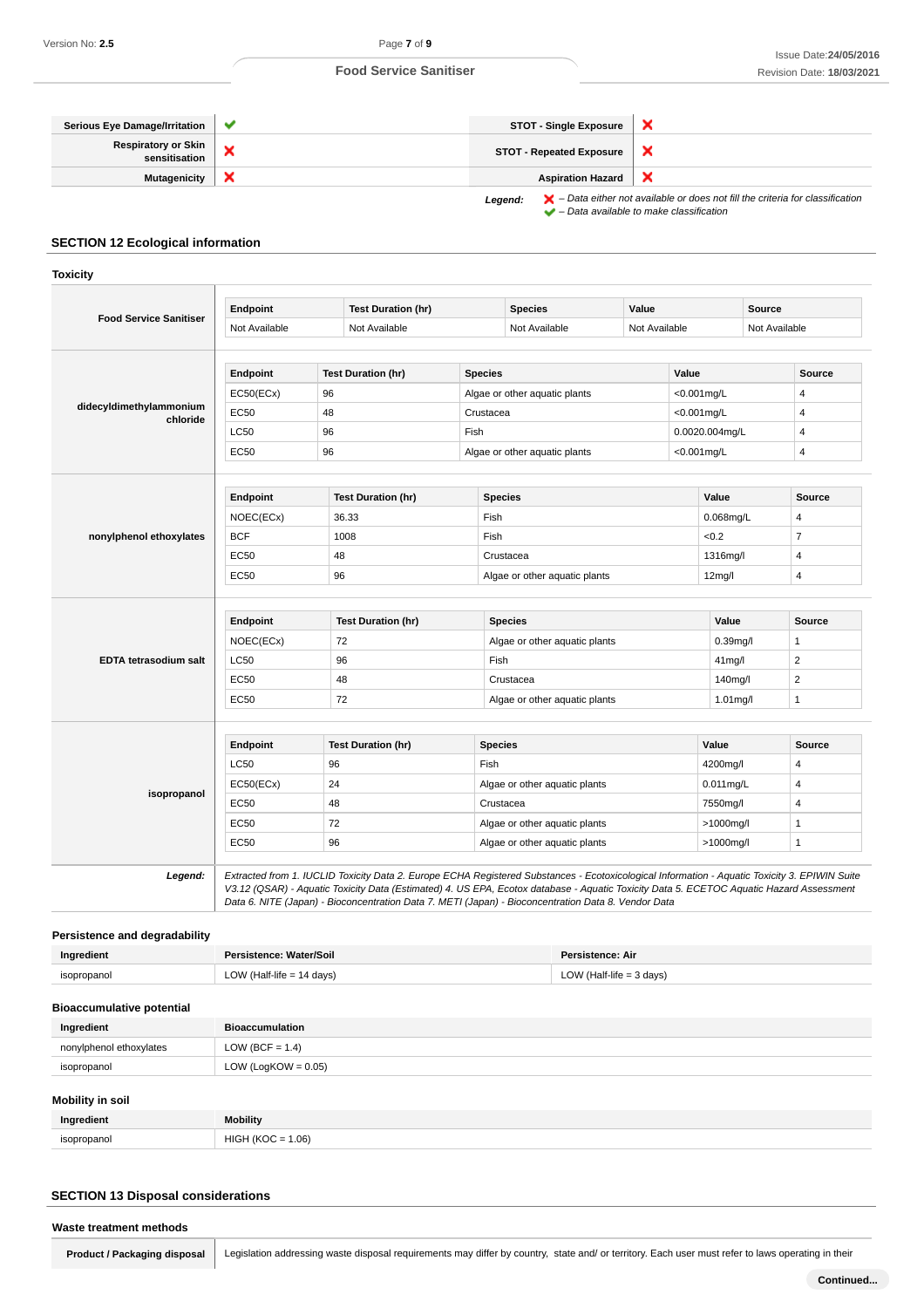| area. In some areas, certain wastes must be tracked.                                                                                                                                                                                                                                                                                                                                                                                          |
|-----------------------------------------------------------------------------------------------------------------------------------------------------------------------------------------------------------------------------------------------------------------------------------------------------------------------------------------------------------------------------------------------------------------------------------------------|
| A Hierarchy of Controls seems to be common - the user should investigate:                                                                                                                                                                                                                                                                                                                                                                     |
| Reduction                                                                                                                                                                                                                                                                                                                                                                                                                                     |
| Reuse                                                                                                                                                                                                                                                                                                                                                                                                                                         |
| Recycling                                                                                                                                                                                                                                                                                                                                                                                                                                     |
| • Disposal (if all else fails)                                                                                                                                                                                                                                                                                                                                                                                                                |
| This material may be recycled if unused, or if it has not been contaminated so as to make it unsuitable for its intended use. If it has been<br>contaminated, it may be possible to reclaim the product by filtration, distillation or some other means. Shelf life considerations should also be<br>applied in making decisions of this type. Note that properties of a material may change in use, and recycling or reuse may not always be |
| appropriate.                                                                                                                                                                                                                                                                                                                                                                                                                                  |
| <b>DO NOT</b> allow wash water from cleaning or process equipment to enter drains.                                                                                                                                                                                                                                                                                                                                                            |
| It may be necessary to collect all wash water for treatment before disposal.                                                                                                                                                                                                                                                                                                                                                                  |
| In all cases disposal to sewer may be subject to local laws and regulations and these should be considered first.<br>• Where in doubt contact the responsible authority.                                                                                                                                                                                                                                                                      |
| Recycle wherever possible.                                                                                                                                                                                                                                                                                                                                                                                                                    |
| ▶ Consult manufacturer for recycling options or consult local or regional waste management authority for disposal if no suitable treatment or<br>disposal facility can be identified.                                                                                                                                                                                                                                                         |
| ▶ Dispose of by: burial in a land-fill specifically licensed to accept chemical and / or pharmaceutical wastes or incineration in a licensed<br>apparatus (after admixture with suitable combustible material).                                                                                                                                                                                                                               |
| Decontaminate empty containers. Observe all label safeguards until containers are cleaned and destroyed.                                                                                                                                                                                                                                                                                                                                      |

#### **SECTION 14 Transport information**

| <b>Labels Required</b>  |                |  |
|-------------------------|----------------|--|
| <b>Marine Pollutant</b> | <b>NO</b>      |  |
| <b>HAZCHEM</b>          | Not Applicable |  |

### **Land transport (ADG): NOT REGULATED FOR TRANSPORT OF DANGEROUS GOODS**

**Air transport (ICAO-IATA / DGR): NOT REGULATED FOR TRANSPORT OF DANGEROUS GOODS**

# **Sea transport (IMDG-Code / GGVSee): NOT REGULATED FOR TRANSPORT OF DANGEROUS GOODS**

### **Transport in bulk according to Annex II of MARPOL and the IBC code**

Not Applicable

# **Transport in bulk in accordance with MARPOL Annex V and the IMSBC Code**

| <b>Product name</b>                 | Group         |
|-------------------------------------|---------------|
| didecyldimethylammonium<br>chloride | Not Available |
| nonylphenol ethoxylates             | Not Available |
| EDTA tetrasodium salt               | Not Available |
| isopropanol                         | Not Available |

#### **Transport in bulk in accordance with the ICG Code**

| <b>Product name</b>                 | <b>Ship Type</b> |
|-------------------------------------|------------------|
| didecyldimethylammonium<br>chloride | Not Available    |
| nonylphenol ethoxylates             | Not Available    |
| EDTA tetrasodium salt               | Not Available    |
| isopropanol                         | Not Available    |

#### **SECTION 15 Regulatory information**

#### **Safety, health and environmental regulations / legislation specific for the substance or mixture**

| didecyldimethylammonium chloride is found on the following regulatory lists                    |                                                                                                  |
|------------------------------------------------------------------------------------------------|--------------------------------------------------------------------------------------------------|
| Australia Hazardous Chemical Information System (HCIS) - Hazardous Chemicals                   | Australia Standard for the Uniform Scheduling of Medicines and Poisons (SUSMP) -                 |
| Australia Standard for the Uniform Scheduling of Medicines and Poisons (SUSMP) -               | Schedule 6                                                                                       |
| Schedule 5                                                                                     | Australian Inventory of Industrial Chemicals (AIIC)                                              |
| nonylphenol ethoxylates is found on the following regulatory lists                             |                                                                                                  |
| Australia Hazardous Chemical Information System (HCIS) - Hazardous Chemicals                   | Chemical Footprint Project - Chemicals of High Concern List                                      |
| Australian Inventory of Industrial Chemicals (AIIC)                                            |                                                                                                  |
| EDTA tetrasodium salt is found on the following regulatory lists                               |                                                                                                  |
| Australia Hazardous Chemical Information System (HCIS) - Hazardous Chemicals                   | Australian Inventory of Industrial Chemicals (AIIC)                                              |
| Australia Standard for the Uniform Scheduling of Medicines and Poisons (SUSMP) -<br>Schedule 4 |                                                                                                  |
| isopropanol is found on the following regulatory lists                                         |                                                                                                  |
| Australia Hazardous Chemical Information System (HCIS) - Hazardous Chemicals                   | International Agency for Research on Cancer (IARC) - Agents Classified by the IARC<br>Monographs |
| Australian Inventory of Industrial Chemicals (AIIC)                                            |                                                                                                  |
|                                                                                                |                                                                                                  |
| <b>National Inventory Status</b>                                                               |                                                                                                  |
| <b>National Inventory</b><br><b>Status</b>                                                     |                                                                                                  |